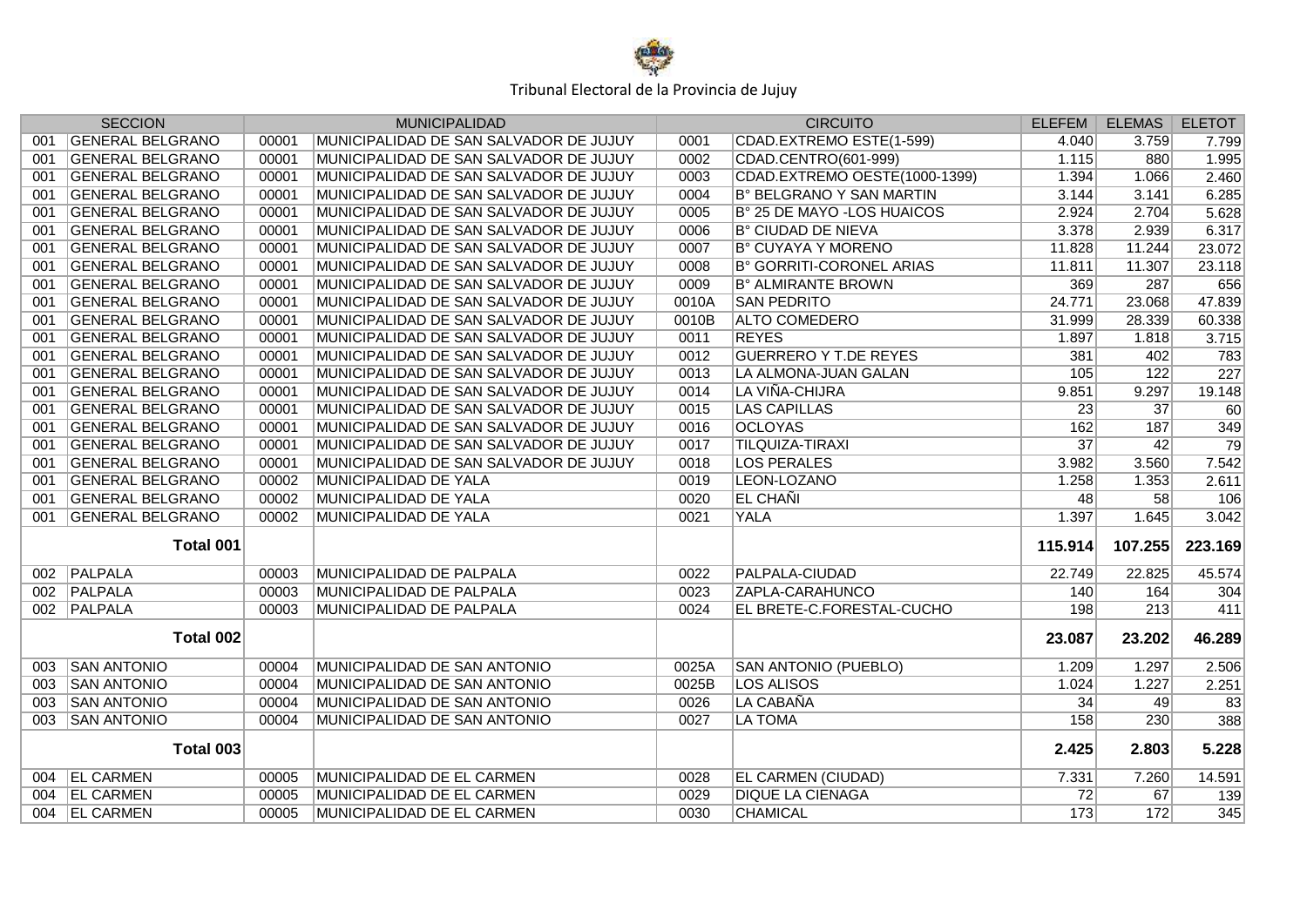

| 004 | <b>EL CARMEN</b>     | 00006 | <b>MUNICIPALIDAD DE PERICO</b>     | 0031         | <b>CIUDAD PERICO</b>            | 19.692           | 20.100 | 39.792          |
|-----|----------------------|-------|------------------------------------|--------------|---------------------------------|------------------|--------|-----------------|
| 004 | <b>EL CARMEN</b>     | 00007 | MUNICIPALIDAD DE MONTERRICO        | 0032         | <b>MONTERRICO</b>               | 7.733            | 8.166  | 15.899          |
| 004 | <b>EL CARMEN</b>     | 00008 | MUNICIPALIDAD DE PUESTO VIEJO      | 0033A        | <b>PUESTO VIEJO</b>             | 1.053            | 1.214  | 2.267           |
| 004 | <b>EL CARMEN</b>     | 00008 | MUNICIPALIDAD DE PUESTO VIEJO      | 0033B        | <b>LOS LAPACHOS</b>             | 425              | 363    | 788             |
| 004 | <b>EL CARMEN</b>     | 00009 | MUNICIPALIDAD DE PAMPA BLANCA      | 0034         | <b>PAMPA BLANCA</b>             | 1.594            | 1.733  | 3.327           |
| 004 | <b>EL CARMEN</b>     | 00010 | MUNICIPALIDAD DE AGUAS CALIENTES   | 0035         | <b>AGUAS CALIENTES</b>          | 1.304            | 1.550  | 2.854           |
|     | <b>Total 004</b>     |       |                                    |              |                                 | 39.377           | 40.625 | 80.002          |
| 005 | <b>SAN PEDRO</b>     | 00011 | MUNICIPALIDAD DE SAN PEDRO         | 0036         | <b>SAN PEDRO (CIUDAD)</b>       | 25.555           | 24.673 | 50.228          |
| 005 | <b>SAN PEDRO</b>     | 00012 | MUNICIPALIDAD DE LA ESPERANZA      | 0037         | <b>LA ESPERANZA</b>             | 1.583            | 1.613  | 3.196           |
| 005 | <b>SAN PEDRO</b>     | 00012 | MUNICIPALIDAD DE LA ESPERANZA      | 0038         | <b>MIRAFLORES</b>               | 546              | 601    | 1.147           |
| 005 | <b>SAN PEDRO</b>     | 00012 | MUNICIPALIDAD DE LA ESPERANZA      | 0039         | <b>SAN ANTONIO</b>              | 534              | 684    | 1.218           |
| 005 | <b>SAN PEDRO</b>     | 00013 | COMISION MUNICIPAL DE RODEITO      | 0040         | CHAGUARAL-RODEITO               | 701              | 809    | 1.510           |
| 005 | <b>SAN PEDRO</b>     | 00013 | COMISION MUNICIPAL DE RODEITO      | 0041         | <b>SAN LUCAS-LOBATON</b>        | 138              | 183    | 321             |
| 005 | <b>SAN PEDRO</b>     | 00011 | MUNICIPALIDAD DE SAN PEDRO         | 0042A        | <b>SAN JUAN DE DIOS</b>         | $\overline{213}$ | 290    | 503             |
| 005 | <b>SAN PEDRO</b>     | 00011 | MUNICIPALIDAD DE SAN PEDRO         | 0042B        | <b>ARROYO COLORADO</b>          | 107              | 134    | 241             |
| 005 | <b>SAN PEDRO</b>     | 00014 | COMISION MUNICIPAL DE ARRAYANAL    | 0043         | ARRAYANAL-LA CIENEGA-EL QUEMADO | 376              | 402    | 778             |
| 005 | <b>SAN PEDRO</b>     | 00015 | MUNICIPALIDAD DE LA MENDIETA       | 0045         | LA MENDIETA                     | 1.865            | 2.002  | 3.867           |
| 005 | <b>SAN PEDRO</b>     | 00016 | COMISION MUNICIPAL DE BARRO NEGRO  | 0046         | <b>BARRO NEGRO</b>              | 487              | 512    | 999             |
|     |                      |       |                                    |              |                                 |                  |        |                 |
|     | Total 005            |       |                                    |              |                                 | 32.105           | 31.903 | 64.008          |
| 006 | <b>SANTA BARBARA</b> | 00017 | MUNICIPALIDAD DE SANTA CLARA       | 0048         | <b>SANTA CLARA</b>              | 2.210            | 2.333  | 4.543           |
| 006 | <b>SANTA BARBARA</b> | 00018 | COMISION MUNICIPAL DE EL FUERTE    | 0049         | <b>EL FUERTE</b>                | 279              | 332    | 611             |
| 006 | <b>SANTA BARBARA</b> | 00019 | COMISION MUNICIPAL DE EL PIQUETE   | 0050         | <b>EL PIQUETE</b>               | 1.058            | 1.112  | 2.170           |
| 006 | <b>SANTA BARBARA</b> | 00020 | COMISION MUNICIPAL DE VINALITO     | 0051A        | <b>VINALITO</b>                 | 440              | 492    | 932             |
| 006 | <b>SANTA BARBARA</b> | 00021 | MUNICIPALIDAD DE EL TALAR          | 0051B        | <b>EL TALAR</b>                 | 1.171            | 1.241  | 2.412           |
| 006 | <b>SANTA BARBARA</b> | 00022 | MUNICIPALIDAD DE PALMA SOLA        | 0052         | <b>PALMA SOLA</b>               | 1.975            | 2.172  | 4.147           |
|     | Total 006            |       |                                    |              |                                 | 7.133            | 7.682  | 14.815          |
| 007 | <b>LEDESMA</b>       | 00023 | MUNICIPALIDAD DE L.GRAL.SAN MARTIN | 0053         | <b>LIB.GRAL.SAN MARTIN</b>      | 18.422           | 18.411 | 36.833          |
| 007 | <b>LEDESMA</b>       | 00023 | MUNICIPALIDAD DE L.GRAL.SAN MARTIN | 0054         | <b>PUEBLO LEDESMA</b>           | 359              | 328    | 687             |
| 007 | <b>LEDESMA</b>       | 00025 | MUNICIPALIDAD DE FRAILE PINTADO    | 0057         | <b>LA CANDELARIA</b>            | 44               | 53     | 97              |
| 007 | <b>LEDESMA</b>       | 00025 | MUNICIPALIDAD DE FRAILE PINTADO    | 0060         | <b>MAIZ NEGRO</b>               | 6                | 13     | $\overline{19}$ |
| 007 | <b>LEDESMA</b>       | 00023 | MUNICIPALIDAD DE L.GRAL.SAN MARTIN | 0061         | <b>LOTE PAULINA</b>             | 20               | 44     | 64              |
| 007 | <b>LEDESMA</b>       | 00024 | MUNICIPALIDAD DE CALILEGUA         | 0064         | <b>CALILEGUA</b>                | 2.897            | 2.917  | 5.814           |
| 007 | <b>LEDESMA</b>       | 00025 | MUNICIPALIDAD DE FRAILE PINTADO    | 0066         | <b>FRAILE PINTADO</b>           | 5.698            | 6.028  | 11.726          |
| 007 | <b>LEDESMA</b>       | 00025 | MUNICIPALIDAD DE FRAILE PINTADO    | 0067         | <b>CHALICAN</b>                 | 443              | 487    | 930             |
| 007 | <b>LEDESMA</b>       | 00026 | MUNICIPALIDAD DE YUTO              | 0069<br>0070 | <b>YUTO</b>                     | 3.142            | 3.418  | 6.560<br>4.224  |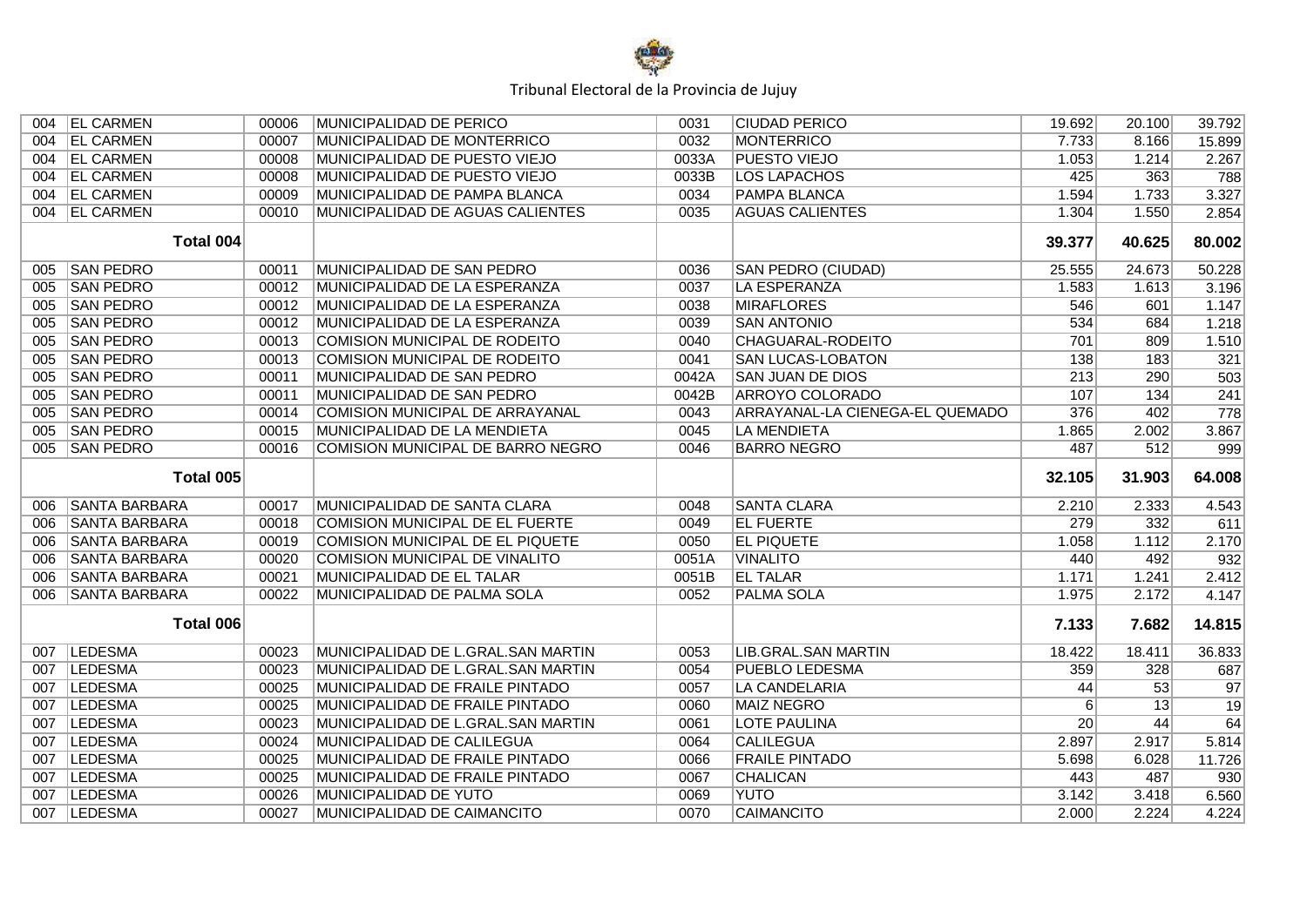

|     | Total 007           |       |                                         |       |                              | 33.031          | 33.923          | 66.954           |
|-----|---------------------|-------|-----------------------------------------|-------|------------------------------|-----------------|-----------------|------------------|
| 008 | <b>VALLE GRANDE</b> | 00028 | COMISION MUNICIPAL DE PAMPICHUELA       | 0071A | <b>PAMPICHUELA</b>           | 174             | 157             | 331              |
| 008 | <b>VALLE GRANDE</b> | 00029 | COMISION MUNICIPAL DE SAN FRANCISCO     | 0071B | <b>SAN FRANCISCO</b>         | 305             | 301             | 606              |
| 008 | <b>VALLE GRANDE</b> | 00028 | COMISION MUNICIPAL DE PAMPICHUELA       | 0072  | <b>SAN LUCAS</b>             | $\overline{23}$ | $\overline{23}$ | 46               |
| 008 | <b>VALLE GRANDE</b> | 00030 | COMISION MUNICIPAL DE VALLE GRANDE      | 0073A | <b>VALLE GRANDE (PUEBLO)</b> | 333             | 353             | 686              |
| 008 | <b>VALLE GRANDE</b> | 00030 | COMISION MUNICIPAL DE VALLE GRANDE      | 0073B | <b>ALTO CALILEGUA</b>        | $\overline{12}$ | 10              | $\overline{22}$  |
| 008 | <b>VALLE GRANDE</b> | 00031 | COMISION MUNICIPAL DE SANTA ANA         | 0074A | <b>SANTA ANA</b>             | 229             | 211             | 440              |
| 008 | <b>VALLE GRANDE</b> | 00031 | COMISION MUNICIPAL DE SANTA ANA         | 0074B | <b>VALLE COLORADO</b>        | 138             | 103             | 241              |
| 008 | <b>VALLE GRANDE</b> | 00032 | COMISION MUNICIPAL DE CASPALA           | 0075  | <b>CASPALA</b>               | 158             | 173             | 331              |
|     | Total 008           |       |                                         |       |                              | 1.372           | 1.331           | 2.703            |
| 009 | <b>TUMBAYA</b>      | 00033 | <b>COMISION MUNICIPAL DE TUMBAYA</b>    | 0076  | <b>TUMBAYA (PUEBLO)</b>      | 456             | 499             | 955              |
| 009 | <b>TUMBAYA</b>      | 00034 | COMISION MUNICIPAL DE VOLCAN            | 0077  | <b>SAN BERNARDO</b>          | 44              | 59              | 103              |
| 009 | <b>TUMBAYA</b>      | 00034 | COMISION MUNICIPAL DE VOLCAN            | 0078  | <b>VOLCAN</b>                | 878             | 841             | 1.719            |
| 009 | <b>TUMBAYA</b>      | 00035 | COMISION MUNICIPAL DE PURMAMARCA        | 0079  | <b>PURMAMARCA</b>            | 669             | 773             | 1.442            |
| 009 | <b>TUMBAYA</b>      | 00035 | COMISION MUNICIPAL DE PURMAMARCA        | 0080  | <b>LA CIENAGA</b>            | $\overline{18}$ | 12              | $\overline{30}$  |
| 009 | <b>TUMBAYA</b>      | 00035 | <b>COMISION MUNICIPAL DE PURMAMARCA</b> | 0081  | <b>COLORADOS</b>             | 114             | 100             | 214              |
| 009 | <b>TUMBAYA</b>      | 00035 | <b>COMISION MUNICIPAL DE PURMAMARCA</b> | 0082  | <b>EL MORENO</b>             | 204             | 156             | 360              |
|     | Total 009           |       |                                         |       |                              | 2.383           | 2.440           | 4.823            |
| 010 | <b>TILCARA</b>      | 00036 | MUNICIPALIDAD DE TILCARA                | 0083  | <b>TILCARA (PUEBLO)</b>      | 2.821           | 2.760           | 5.581            |
| 010 | <b>TILCARA</b>      | 00036 | MUNICIPALIDAD DE TILCARA                | 0084A | <b>MOLULO</b>                | 25              | 31              | 56               |
|     | 010 TILCARA         | 00036 | MUNICIPALIDAD DE TILCARA                | 0084B | <b>EL DURAZNO</b>            | 32              | 38              | $\overline{70}$  |
|     | 010 TILCARA         | 00036 | MUNICIPALIDAD DE TILCARA                | 0085  | <b>ABRA MAYO</b>             | 33              | 46              | $\overline{79}$  |
| 010 | <b>TILCARA</b>      | 00036 | MUNICIPALIDAD DE TILCARA                | 0086  | <b>JUELLA</b>                | 101             | 102             | $\overline{203}$ |
| 010 | <b>TILCARA</b>      | 00037 | MUNICIPALIDAD DE MAIMARA                | 0087  | <b>MAIMARA</b>               | 1.789           | 1.739           | 3.528            |
| 010 | <b>TILCARA</b>      | 00038 | COMISION MUNICIPAL DE HUACALERA         | 0088A | <b>HUACALERA</b>             | 713             | 699             | 1.412            |
| 010 | <b>TILCARA</b>      | 00038 | <b>COMISION MUNICIPAL DE HUACALERA</b>  | 0088B | YACORAITE Y SAN JOSE         | 120             | 125             | 245              |
| 010 | <b>TILCARA</b>      | 00036 | MUNICIPALIDAD DE TILCARA                | 0089  | YALA DE MONTE CARMELO        | 14              | 14              | 28               |
|     | Total 010           |       |                                         |       |                              | 5.648           | 5.554           | 11.202           |
| 011 | <b>HUMAHUACA</b>    | 00039 | MUNICIPALIDAD DE HUMAHUACA              | 0090A | <b>CIUDAD HUMAHUACA</b>      | 5.294           | 4.790           | 10.084           |
| 011 | <b>HUMAHUACA</b>    | 00039 | MUNICIPALIDAD DE HUMAHUACA              | 0090B | <b>HORNADITAS</b>            | 69              | 51              | 120              |
| 011 | <b>HUMAHUACA</b>    | 00039 | MUNICIPALIDAD DE HUMAHUACA              | 0090C | <b>CORAYA Y OVARA</b>        | 13              | 9               | $\overline{22}$  |
| 011 | <b>HUMAHUACA</b>    | 00039 | MUNICIPALIDAD DE HUMAHUACA              | 0091  | <b>COCTACA</b>               | 82              | $\overline{75}$ | 157              |
| 011 | <b>HUMAHUACA</b>    | 00039 | MUNICIPALIDAD DE HUMAHUACA              | 0092A | <b>UQUIA</b>                 | 329             | 317             | 646              |
| 011 | <b>HUMAHUACA</b>    | 00039 | MUNICIPALIDAD DE HUMAHUACA              | 0092B | <b>CALETE</b>                | 15              | 20              | 35               |
| 011 | <b>HUMAHUACA</b>    | 00039 | MUNICIPALIDAD DE HUMAHUACA              | 0092C | <b>OCUMAZO</b>               | 24              | 25              | $\overline{49}$  |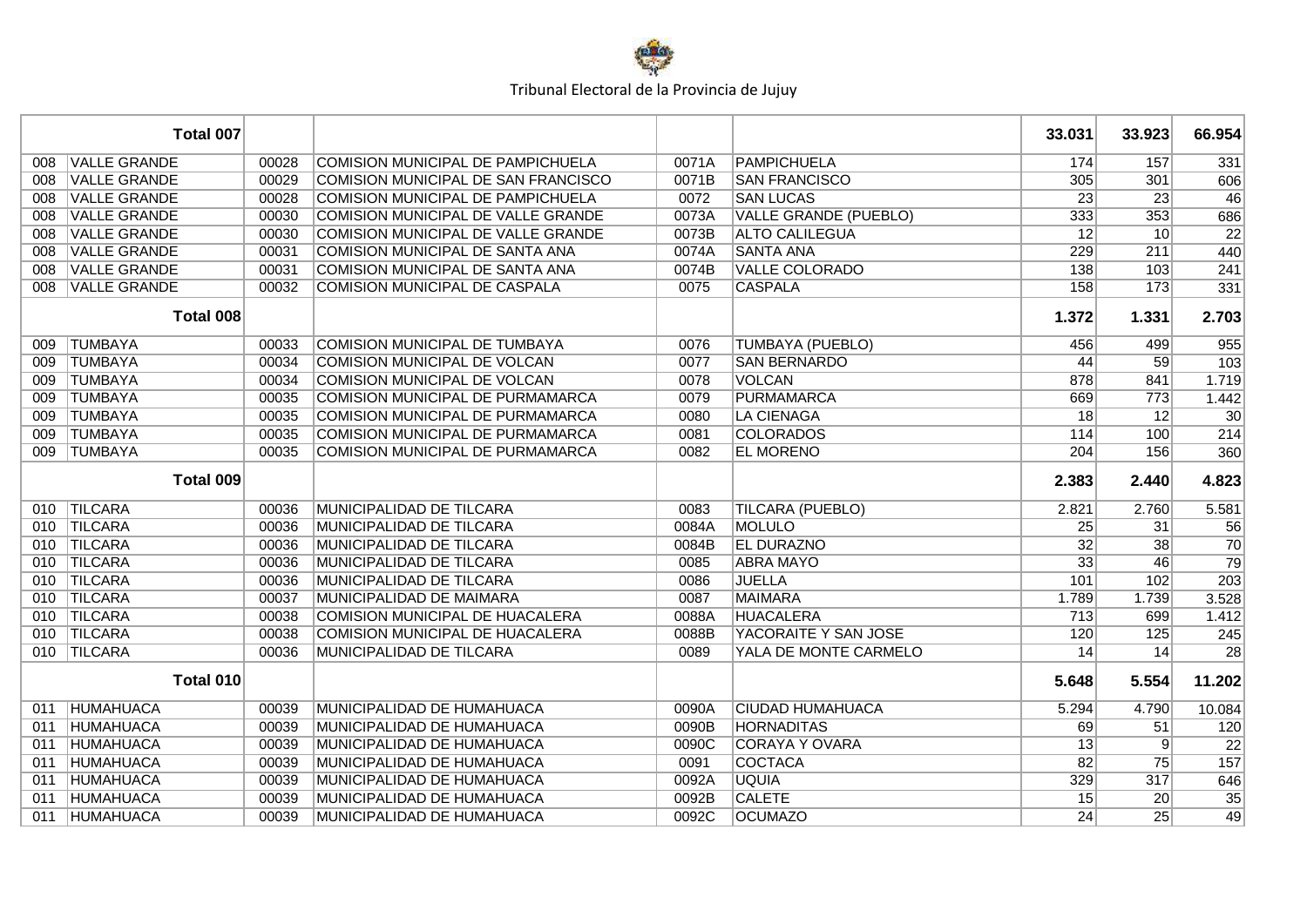

| 011 | HUMAHUACA             | 00039 | MUNICIPALIDAD DE HUMAHUACA                | 0093  | <b>RODERO</b>                  | 42              | 42              | 84               |
|-----|-----------------------|-------|-------------------------------------------|-------|--------------------------------|-----------------|-----------------|------------------|
| 011 | <b>HUMAHUACA</b>      | 00040 | COMISION MUNICIPAL DE HIPOLITO YRIGOYEN   | 0094  | <b>NEGRA MUERTA</b>            | 269             | 253             | 522              |
| 011 | <b>HUMAHUACA</b>      | 00041 | <b>COMISION MUNICIPAL DE TRES CRUCES</b>  | 0095  | <b>TRES CRUCES</b>             | 209             | 181             | 390              |
| 011 | <b>HUMAHUACA</b>      | 00040 | COMISION MUNICIPAL DE HIPOLITO YRIGOYEN   | 0096A | <b>PUEBLO VIEJO</b>            | 67              | 81              | 148              |
| 011 | <b>HUMAHUACA</b>      | 00040 | COMISION MUNICIPAL DE HIPOLITO YRIGOYEN   | 0096B | MIYUYOC                        | 44              | $\overline{26}$ | $\overline{70}$  |
| 011 | <b>HUMAHUACA</b>      | 00042 | MUNICIPALIDAD DE EL AGUILAR               | 0097  | <b>EL AGUILAR</b>              | 686             | 747             | 1.433            |
| 011 | <b>HUMAHUACA</b>      | 00039 | MUNICIPALIDAD DE HUMAHUACA                | 0098  | <b>PALCA DE APARZO</b>         | 313             | 323             | 636              |
|     | Total 011             |       |                                           |       |                                | 7.456           | 6.940           | 14.396           |
| 012 | COCHINOCA             | 00043 | MUNICIPALIDAD DE ABRA PAMPA               | 0099A | <b>ABRA PAMPA</b>              | 4.124           | 3.867           | 7.991            |
| 012 | <b>COCHINOCA</b>      | 00043 | MUNICIPALIDAD DE ABRA PAMPA               | 0099B | <b>AGUA CHICA</b>              | 15              | 14              | 29               |
| 012 | <b>COCHINOCA</b>      | 00044 | COMISION MUNICIPAL DE P.DEL MARQUES       | 0100A | <b>PUESTO DEL MARQUES</b>      | 278             | 272             | 550              |
| 012 | <b>COCHINOCA</b>      | 00043 | MUNICIPALIDAD DE ABRA PAMPA               | 0100B | <b>ARBOLITO NUEVO</b>          | 15              | $6 \mid$        | $\overline{21}$  |
| 012 | <b>COCHINOCA</b>      | 00043 | MUNICIPALIDAD DE ABRA PAMPA               | 0101  | COCHINOCA (PUEBLO)             | 94              | $\overline{77}$ | $\overline{171}$ |
| 012 | <b>COCHINOCA</b>      | 00043 | MUNICIPALIDAD DE ABRA PAMPA               | 0102A | <b>AGUA CALIENTE-DONCELLAS</b> | 100             | 106             | 206              |
| 012 | <b>COCHINOCA</b>      | 00043 | MUNICIPALIDAD DE ABRA PAMPA               | 0102B | MUÑAYOC                        | 40              | 51              | 91               |
| 012 | <b>COCHINOCA</b>      | 00043 | MUNICIPALIDAD DE ABRA PAMPA               | 0103  | MIRAFLORES DE CANDELARIA       | 41              | 34              | 75               |
| 012 | <b>COCHINOCA</b>      | 00043 | MUNICIPALIDAD DE ABRA PAMPA               | 0104  | <b>CASABINDO</b>               | 99              | 109             | 208              |
| 012 | <b>COCHINOCA</b>      | 00045 | <b>COMISION MUNICIPAL DE BARRANCAS</b>    | 0105  | <b>TUSAQUILLAS</b>             | 132             | 127             | 259              |
| 012 | <b>COCHINOCA</b>      | 00045 | <b>COMISION MUNICIPAL DE BARRANCAS</b>    | 0106A | <b>BARRANCAS</b>               | 181             | 223             | 404              |
| 012 | <b>COCHINOCA</b>      | 00045 | <b>COMISION MUNICIPAL DE BARRANCAS</b>    | 0106B | <b>RINCONADILLAS</b>           | 249             | 178             | 427              |
|     | 012 COCHINOCA         | 00046 | COMISION MUNICIPAL DE ABRALAITE           | 0107  | <b>ABRALAITE</b>               | 191             | 195             | 386              |
|     | Total 012             |       |                                           |       |                                | 5.559           | 5.259           | 10.818           |
| 013 | RINCONADA             | 00047 | COMISION MUNICIPAL DE RINCONADA           | 0108  | <b>RINCONADA</b>               | 391             | 391             | 782              |
| 013 | RINCONADA             | 00048 | COMISION MUNICIPAL DE PIRQUITAS           | 0109  | <b>MINA PIRQUITAS</b>          | 174             | 205             | 379              |
| 013 | RINCONADA             | 00048 | <b>COMISION MUNICIPAL DE PIRQUITAS</b>    | 0110  | <b>OROSMAYO</b>                | 101             | 124             | 225              |
| 013 | <b>RINCONADA</b>      | 00047 | <b>COMISION MUNICIPAL DE RINCONADA</b>    | 0111A | <b>CIENEGO GRANDE</b>          | $\overline{77}$ | 83              | 160              |
| 013 | RINCONADA             | 00047 | <b>COMISION MUNICIPAL DE RINCONADA</b>    | 0111B | <b>CARAHUASI</b>               | 29              | 43              | $\overline{72}$  |
|     | Total 013             |       |                                           |       |                                | 772             | 846             | 1.618            |
| 014 | <b>SANTA CATALINA</b> | 00049 | COMISION MUNICIPAL DE SANTA CATALINA      | 0112A | SANTA CATALINA (PUEBLO)        | 283             | 333             | 616              |
| 014 | <b>SANTA CATALINA</b> | 00049 | COMISION MUNICIPAL DE SANTA CATALINA      | 0112B | <b>EL ANGOSTO</b>              | 41              | 51              | 92               |
| 014 | <b>SANTA CATALINA</b> | 00050 | <b>COMISION MUNICIPAL DE CIENEGUILLAS</b> | 0113  | <b>PUESTO GRANDE</b>           | $\overline{20}$ | $\overline{25}$ | $\overline{45}$  |
| 014 | <b>SANTA CATALINA</b> | 00050 | <b>COMISION MUNICIPAL DE CIENEGUILLAS</b> | 0114  | <b>CIENEGUILLAS</b>            | 170             | 198             | 368              |
| 014 | <b>SANTA CATALINA</b> | 00050 | COMISION MUNICIPAL DE CIENEGUILLAS        | 0114A | <b>CASIRA</b>                  | 101             | 123             | 224              |
| 014 | <b>SANTA CATALINA</b> | 00049 | COMISION MUNICIPAL DE SANTA CATALINA      | 0115A | <b>ORATORIO</b>                | 74              | 86              | 160              |
| 014 | <b>SANTA CATALINA</b> | 00049 | COMISION MUNICIPAL DE SANTA CATALINA      | 0115B | <b>LA CIENAGA</b>              | 78              | 65              | 143              |
| 014 | <b>SANTA CATALINA</b> | 00049 | COMISION MUNICIPAL DE SANTA CATALINA      | 0116A | <b>OROS</b>                    | 56              | 57              | 113              |